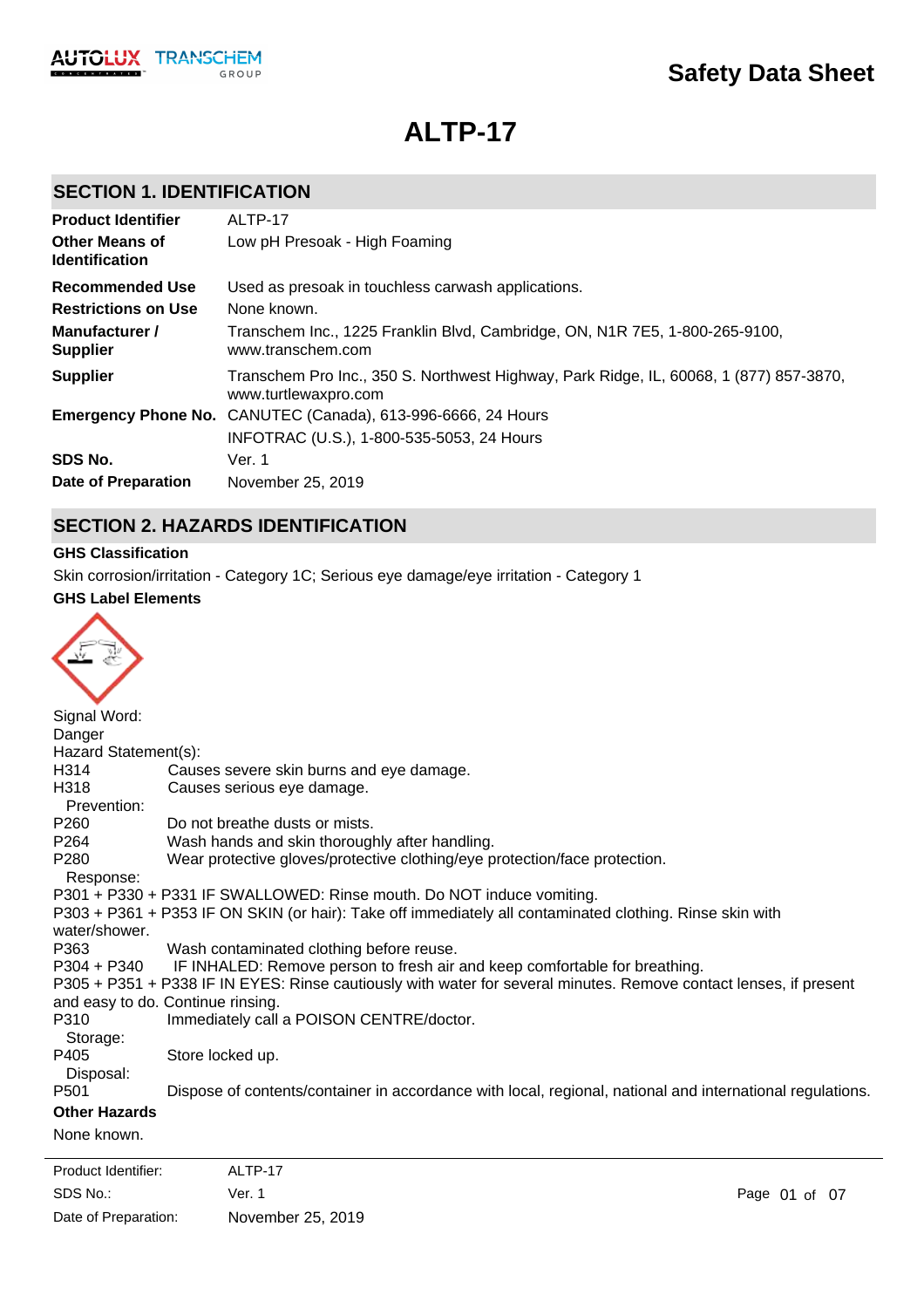## **SECTION 3. COMPOSITION/INFORMATION ON INGREDIENTS**

| ∣Chemical Name                        | <b>CAS No.</b> | $\%$     | <b>Other Identifiers</b>                             |
|---------------------------------------|----------------|----------|------------------------------------------------------|
| ∣Citric acid                          | 77-92-9        | $7 - 13$ | IN/A                                                 |
| Alcohols, C9-11, ethoxylated, liquids | 68439-46-3     | $3 - 7$  | Alcohol Ethoxylate                                   |
| Phosphoric Acid                       | 7664-38-2      | $1 - 5$  | IN/A                                                 |
| 2-Butoxyethanol                       | 111-76-2       | $1 - 5$  | Ethylene Glycol Monobutyl<br>Ether, Butyl Cellosolve |
| $ 2-(2-Butoxyethoxy)$ ethanol         | 112-34-5       | $1 - 5$  | Diethylen Glycol Monobutyl<br>Ether                  |

#### **Notes**

The specific chemical identity and/or exact percentage of composition (concentration) has been withheld as a trade secret.

## **SECTION 4. FIRST-AID MEASURES**

#### **First-aid Measures**

#### **Inhalation**

Move to fresh air. Get medical advice/attention if you feel unwell or are concerned.

#### **Skin Contact**

Take off contaminated clothing, shoes and leather goods (e.g. watchbands, belts). Immediately rinse with lukewarm, gently flowing water for 15-20 minutes. Thoroughly clean clothing, shoes and leather goods before reuse or dispose of safely. Immediately call a Poison Centre or doctor.

#### **Eye Contact**

Immediately rinse the contaminated eye(s) with lukewarm, gently flowing water for 15-20 minutes, while holding the eyelid(s) open. Remove contact lenses, if present and easy to do. Immediately call a Poison Centre or doctor. **Ingestion**

Never give anything by mouth if victim is rapidly losing consciousness, or is unconscious or convulsing. Do not induce vomiting. Rinse mouth with water. Drink large amounts of water. Immediately call a Poison Centre or doctor.

#### **Most Important Symptoms and Effects, Acute and Delayed**

If on skin: may burn the skin. Permanent scarring may result. If in eyes: may cause serious eye damage. May irritate or burn the eyes. Permanent damage including blindness may result.

## **Immediate Medical Attention and Special Treatment**

**Target Organs**

Eyes, skin.

**Special Instructions**

Rinse affected area (skin, eyes) thoroughly with water.

## **Medical Conditions Aggravated by Exposure**

None known.

## **SECTION 5. FIRE-FIGHTING MEASURES**

#### **Extinguishing Media**

#### **Suitable Extinguishing Media**

Not combustible. Use extinguishing agent suitable for surrounding fire.

#### **Unsuitable Extinguishing Media**

None known.

#### **Specific Hazards Arising from the Chemical**

Review Section 10 (Stability and Reactivity) for additional information.

Flammable hydrogen; very toxic carbon monoxide, carbon dioxide.

## **Special Protective Equipment and Precautions for Fire-fighters**

Review Section 6 (Accidental Release Measures) for important information on responding to leaks/spills.

| Product Identifier:  | ALTP-17           |               |  |
|----------------------|-------------------|---------------|--|
| SDS No.:             | Ver. 1            | Page 02 of 07 |  |
| Date of Preparation: | November 25, 2019 |               |  |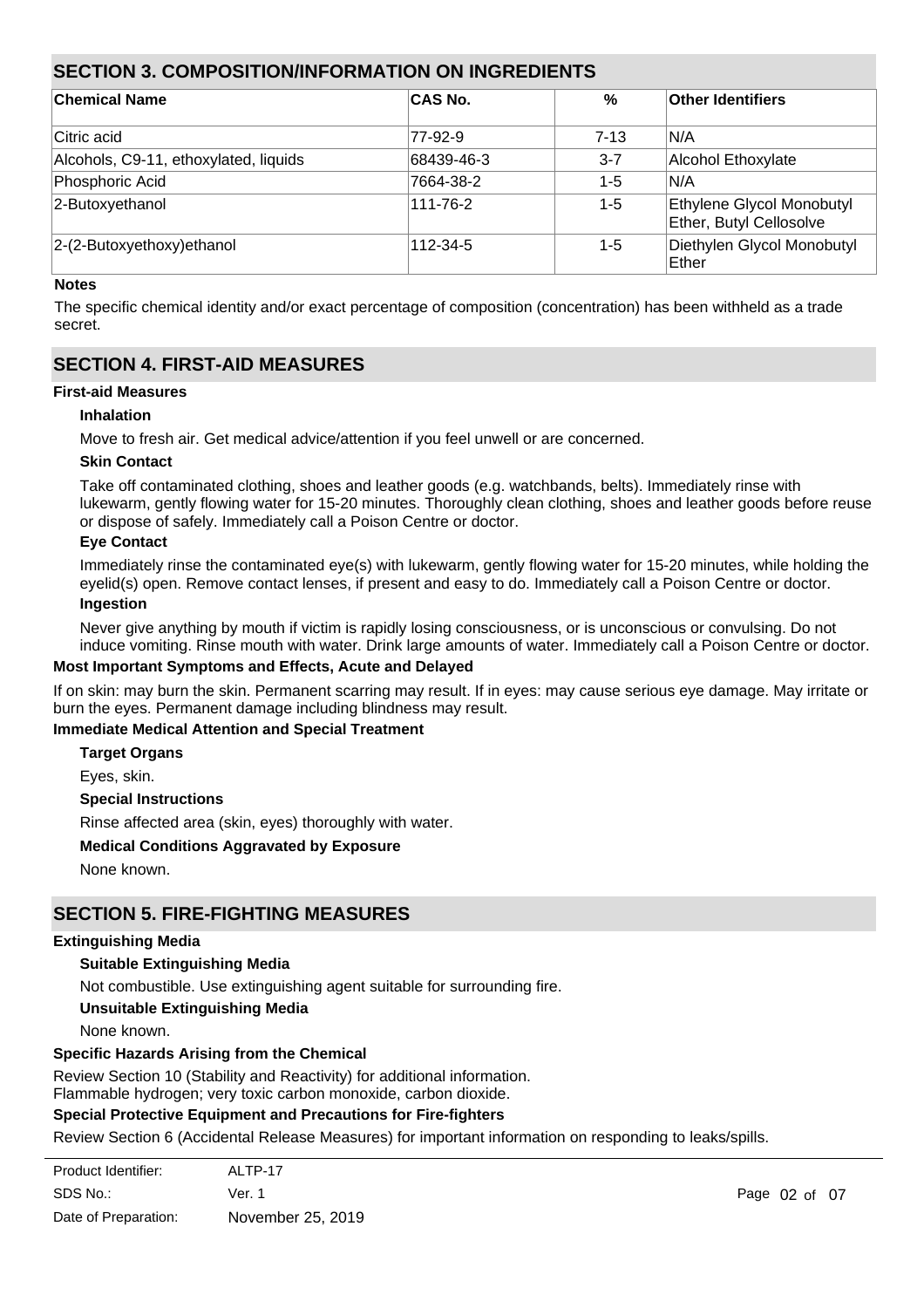See Skin Protection in Section 8 (Exposure Controls/Personal Protection) for advice on suitable chemical protective materials.

## **SECTION 6. ACCIDENTAL RELEASE MEASURES**

#### **Personal Precautions, Protective Equipment, and Emergency Procedures**

Use the personal protective equipment recommended in Section 8 of this safety data sheet.

#### **Environmental Precautions**

Concentrated product: it is good practice to prevent releases into the environment. Do not allow into any sewer, on the ground or into any waterway.

### **Methods and Materials for Containment and Cleaning Up**

Review Section 7 (Handling) of this safety data sheet before proceeding with clean-up.

Small spills or leaks: contain and soak up spill with absorbent that does not react with spilled product. Place used absorbent into suitable, covered, labelled containers for disposal.

Large spills or leaks: dike spilled product to prevent runoff. Remove or recover liquid using pumps or vacuum equipment.

Review Section 13 (Disposal Considerations) of this safety data sheet. Contact emergency services and manufacturer/supplier for advice.

#### **Other Information**

Report spills to local health, safety and environmental authorities, as required.

## **SECTION 7. HANDLING AND STORAGE**

### **Precautions for Safe Handling**

Do not get in eyes, on skin or on clothing. Avoid release to the environment. Wear personal protective equipment to avoid direct contact with this chemical. Thoroughly clean clothing, shoes and leather goods before reuse or dispose of safely. See Section 13 (Disposal Considerations) of this safety data sheet.

### **Conditions for Safe Storage**

Store in an area that is: cool, dry, well-ventilated, separate from incompatible materials (see Section 10: Stability and Reactivity). Do not store in metal containers. Store in a closed container. Comply with all applicable health and safety regulations, fire and building codes.

## **SECTION 8. EXPOSURE CONTROLS/PERSONAL PROTECTION**

#### **Control Parameters**

|                            |                              | <b>ACGIH TLV®</b> |                         | <b>OSHA PEL</b> |          | <b>AIHA WEEL</b> |  |
|----------------------------|------------------------------|-------------------|-------------------------|-----------------|----------|------------------|--|
| <b>Chemical Name</b>       | <b>TWA</b>                   | <b>STEL</b>       | <b>TWA</b>              | <b>Ceiling</b>  | 8-hr TWA | <b>TWA</b>       |  |
| Phosphoric Acid            | 1 mg/m $3$                   | $3 \text{ mg/m}$  | mg/m3                   |                 |          |                  |  |
| 2-Butoxyethanol            | $ 20$ ppm $C$<br><b>Skin</b> |                   | $50$ ppm<br><b>Skin</b> |                 |          |                  |  |
| 2-(2-Butoxyethoxy) ethanol | $10$ ppm                     |                   |                         |                 |          |                  |  |

## **Appropriate Engineering Controls**

General ventilation is usually adequate. Use local exhaust ventilation, if general ventilation is not adequate to control amount in the air. Provide eyewash and safety shower if contact or splash hazard exists.

## **Individual Protection Measures**

### **Eye/Face Protection**

Wear chemical safety goggles and face shield when contact is possible.

#### **Skin Protection**

Wear chemical protective clothing e.g. gloves, aprons, boots. Suitable materials are: butyl rubber, natural rubber.

#### **Respiratory Protection**

Not normally required if product is used as directed.

## **SECTION 9. PHYSICAL AND CHEMICAL PROPERTIES**

## **Basic Physical and Chemical Properties**

| ALTP-17           |
|-------------------|
| Ver. 1            |
| November 25, 2019 |
|                   |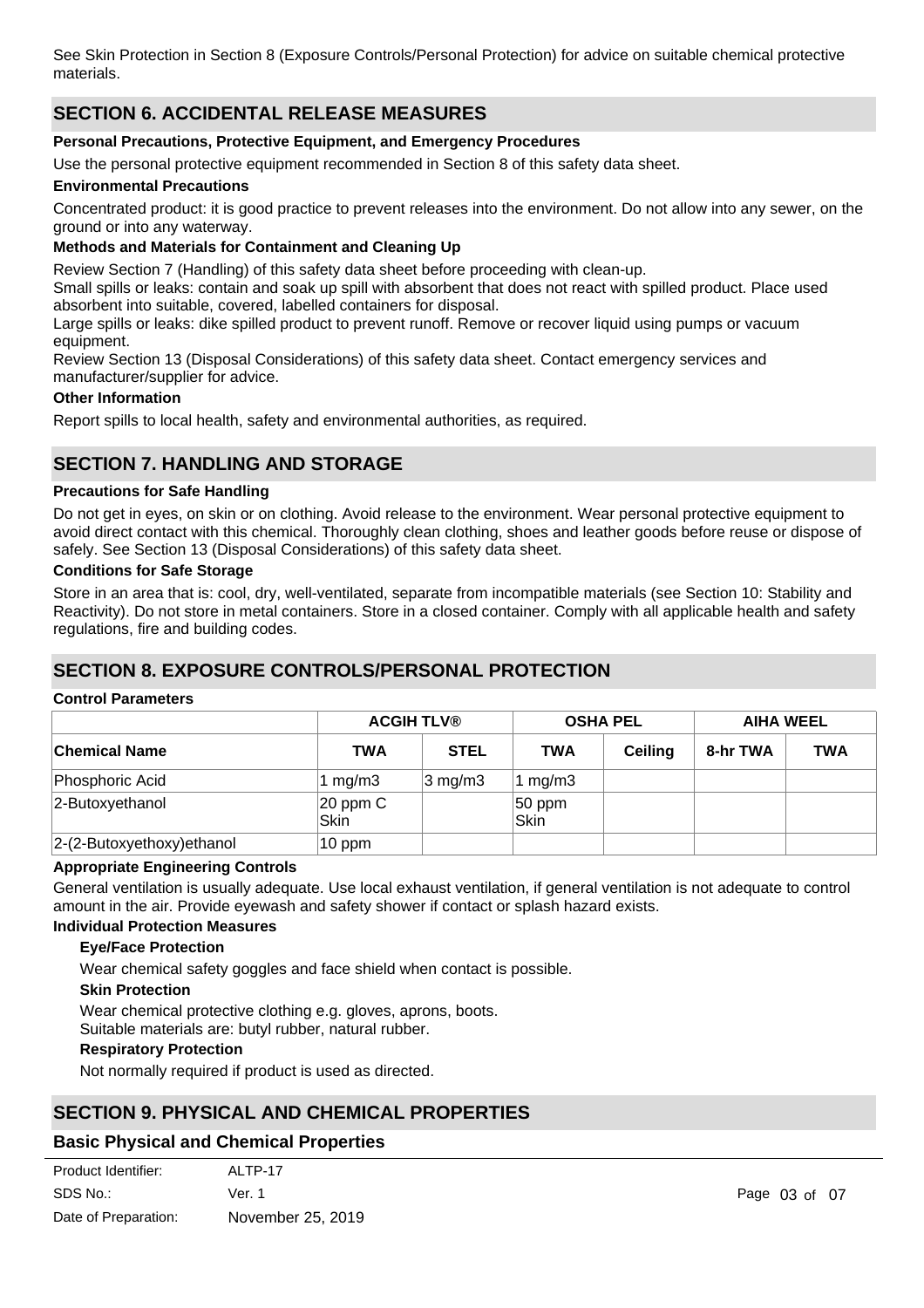| Appearance                                                   | Clear liquid.                                     |
|--------------------------------------------------------------|---------------------------------------------------|
| <b>Odour</b>                                                 | Mild                                              |
| <b>Odour Threshold</b>                                       | Not available                                     |
| рH                                                           | $\leq$ 2                                          |
| <b>Melting Point/Freezing Point</b>                          | Not available (melting); Not available (freezing) |
| <b>Initial Boiling Point/Range</b>                           | Not available                                     |
| <b>Flash Point</b>                                           | Not applicable                                    |
| <b>Evaporation Rate</b>                                      | Not available                                     |
| Flammability (solid, gas)                                    | Will not burn.                                    |
| <b>Upper/Lower Flammability or</b><br><b>Explosive Limit</b> | Not applicable (upper); Not applicable (lower)    |
| <b>Vapour Pressure</b>                                       | Not available                                     |
| Vapour Density (air = 1)                                     | Not available                                     |
| <b>Relative Density (water = 1)</b>                          | 1.05                                              |
| <b>Solubility</b>                                            | Soluble in water                                  |
| <b>Partition Coefficient,</b><br>n-Octanol/Water (Log Kow)   | Not available                                     |
| <b>Auto-ignition Temperature</b>                             | Not available                                     |
| <b>Decomposition Temperature</b>                             | Not available                                     |
| <b>Viscosity</b>                                             | Not available (kinematic)                         |
| <b>Other Information</b>                                     |                                                   |
| <b>Physical State</b>                                        | Liquid                                            |
|                                                              |                                                   |

## **SECTION 10. STABILITY AND REACTIVITY**

**Chemical Stability** Unstable under certain conditions - see Conditions to Avoid. **Conditions to Avoid** Contact with most metals above this temperature may release hydrogen. Temperatures above 110.0 ºC (230.0 ºF) **Incompatible Materials** Oxidizing agents (e.g. peroxides), nitrates, chlorates, metals (e.g. aluminum). **Hazardous Decomposition Products Possibility of Hazardous Reactions** None known. **Reactivity** None known.

Thermal decomposition: very toxic carbon monoxide, carbon dioxide. Upon contact with metals: flammable hydrogen gas.

## **SECTION 11. TOXICOLOGICAL INFORMATION**

## **Likely Routes of Exposure**

Inhalation; skin contact; eye contact; ingestion.

## **Acute Toxicity**

| <b>LC50</b>                               | LD50 (oral)         | LD50 (dermal)           |
|-------------------------------------------|---------------------|-------------------------|
|                                           | 1530 mg/kg (rat)    | 2740 mg/kg (rabbit)     |
| Alcohols, C9-11, ethoxylated,             | 1378 mg/kg (rat)    | $>$ 2000 mg/kg (rabbit) |
|                                           | 5400 mg/kg (mouse)  |                         |
| 450 ppm (female rat)<br>(4-hour exposure) | 400-917 mg/kg (rat) | 220 mg/kg (rabbit)      |
|                                           |                     |                         |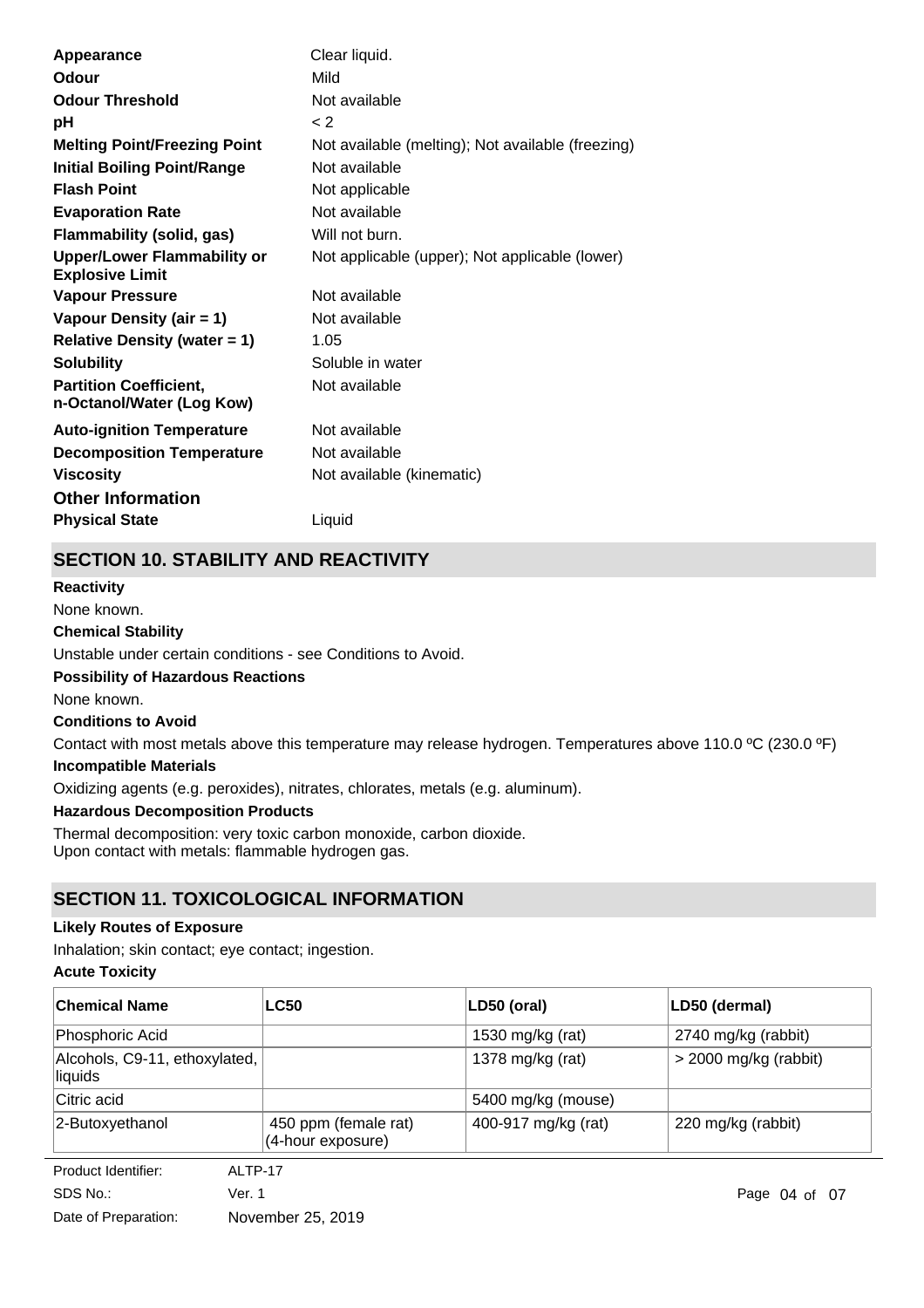| $ 2-(2-Butoxyethoxy)$ ethanol | 3384 ma/ka (rat) | 2700 mg/kg (rabbit) |
|-------------------------------|------------------|---------------------|
|                               |                  |                     |

## **Skin Corrosion/Irritation**

Contact can cause pain, redness, burns, and blistering. Permanent scarring can result.

#### **Serious Eye Damage/Irritation**

Contact causes severe burns with redness, swelling, pain and blurred vision. Permanent damage including blindness can result.

## **STOT (Specific Target Organ Toxicity) - Single Exposure**

### **Inhalation**

May cause nose and throat irritation, lung irritation.

## **Ingestion**

May cause severe irritation or burns to the mouth, throat and stomach. Symptoms may include nausea, vomiting, stomach cramps and diarrhea.

### **Aspiration Hazard**

No information was located.

## **STOT (Specific Target Organ Toxicity) - Repeated Exposure**

No information was located.

#### **Respiratory and/or Skin Sensitization**

No information was located.

#### **Carcinogenicity**

| <b>Chemical Name</b> | <b>IARC</b> | <b>ACGIH®</b> | <b>NTP</b> | <b>OSHA</b> |
|----------------------|-------------|---------------|------------|-------------|
| $ 2$ -Butoxyethanol  | Group 3     | A3            |            |             |

### **Reproductive Toxicity**

#### **Development of Offspring**

No indication from ingredients.

**Sexual Function and Fertility**

No indication from ingredients.

### **Effects on or via Lactation**

No indication from ingredients.

#### **Germ Cell Mutagenicity**

No information was located.

#### **Interactive Effects**

No information was located.

## **SECTION 12. ECOLOGICAL INFORMATION**

All components of this product are biodegradable by Regulation (EC) No 648/2004.

#### **Toxicity**

#### **Acute Aquatic Toxicity**

| <b>Chemical Name</b>                     | <b>LC50 Fish</b>                                                                 | <b>EC50 Crustacea</b>                                 | <b>ErC50 Aquatic</b><br><b>Plants</b> | ErC50 Algae |
|------------------------------------------|----------------------------------------------------------------------------------|-------------------------------------------------------|---------------------------------------|-------------|
| Phosphoric Acid                          | 138 mg/L (96-hour)                                                               |                                                       |                                       |             |
| Alcohols, C9-11,<br>ethoxylated, liquids | 11 mg/L<br>(Pimephales<br>promelas (fathead<br>minnow); 96-hour;<br>fresh water) | 5.3 mg/L (Daphnia<br>magna (water flea);<br>48-hour)  |                                       |             |
| Citric acid                              | 440-760 mg/L<br>(96-hour)                                                        | 1525 mg/L (Daphnia<br>magna (water flea))             |                                       |             |
| 2-Butoxyethanol                          | 1490-2950 mg/L<br>(Lepomis<br>macrochirus                                        | 1550 mg/L (Daphnia<br>magna (water flea);<br>48-hour) |                                       |             |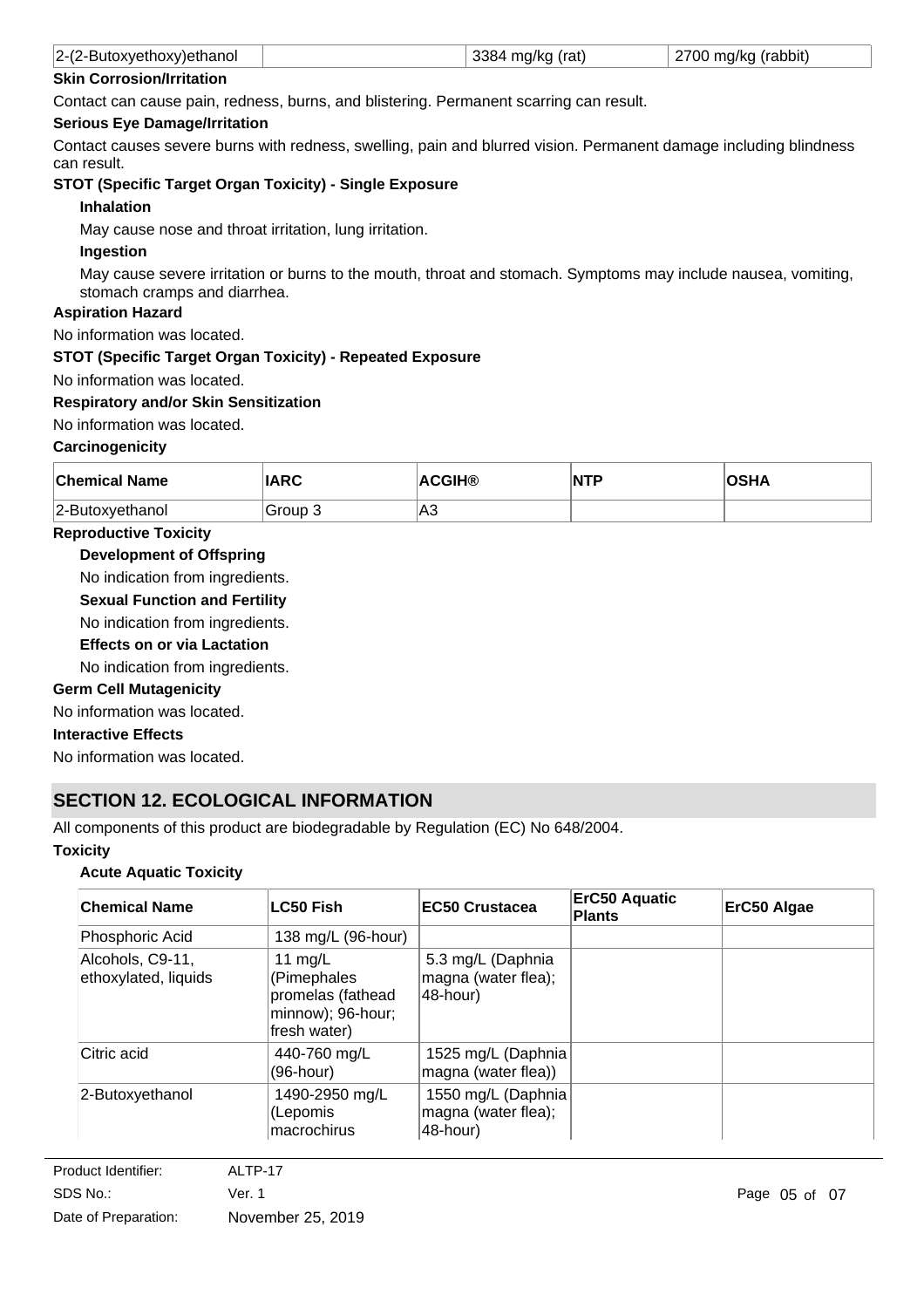|                                                                    | $ $ (bluegill); 96-hour) |                     |  |
|--------------------------------------------------------------------|--------------------------|---------------------|--|
| 2-(2-Butoxyethoxy)ethanol   1300 mg/L (Lepomis > 100 mg/L (Daphnia |                          |                     |  |
|                                                                    | ∣macrochirus             | magna (water flea); |  |
|                                                                    | $ $ (bluegill); 96-hour) | 48-hour)            |  |

## **Chronic Aquatic Toxicity**

| <b>Chemical Name</b>                     | <b>NOEC Fish</b>                    | EC50 Fish | <b>NOEC Crustacea</b>                                               | <b>IEC50 Crustacea</b> |
|------------------------------------------|-------------------------------------|-----------|---------------------------------------------------------------------|------------------------|
| Alcohols, C9-11,<br>ethoxylated, liquids | 1.5 mg/L                            |           |                                                                     |                        |
| 2-Butoxyethanol                          | > 100 mg/L (21-day;<br>semi-static) |           | > 100 mg/L (Daphnia)<br>magna (water flea);<br>21-day; semi-static) |                        |

## **Persistence and Degradability**

(Alcohol Ethoxylate) Degrades rapidly. 80% ThOD, closed bottle, 28 days. (2-Butoxyethanol) Does not degrade rapidly based on quantitative tests. Biodegradable as per OECD 301E tests for ready biodegradability.

## **SECTION 13. DISPOSAL CONSIDERATIONS**

### **Disposal Methods**

Review federal, state/provincial, and local government requirements prior to disposal.

## **SECTION 14. TRANSPORT INFORMATION**

| <b>Regulation</b> | UN No. | <b>Proper Shipping Name</b>                              | <b>Transport Hazard</b><br>Class(es) | <b>Packing</b><br>Group |
|-------------------|--------|----------------------------------------------------------|--------------------------------------|-------------------------|
| <b>IUS DOT</b>    | 3264   | CORROSIVE LIQUID, Acidic, Inorganic (Phosphoric<br>Acid) | Class 8                              | Ш                       |
| Canadian TDG      | 3264   | CORROSIVE LIQUID, Acidic, Inorganic (Phosphoric<br>Acid) | Class 8                              | Ш                       |

#### **Special Precautions** Not applicable

### **for User**

## **Transport in Bulk According to Annex II of MARPOL 73/78 and the IBC Code**

Not applicable

## **SECTION 15. REGULATORY INFORMATION**

## **Safety, Health and Environmental Regulations**

## **Canada**

## **Domestic Substances List (DSL) / Non-Domestic Substances List (NDSL)**

Consult Transchem Inc. regarding status of ingredients.

#### **USA**

## **Toxic Substances Control Act (TSCA) Section 8(b)**

All ingredients are commercially available and presumed to be listed by manufacturer.

#### **Additional USA Regulatory Lists**

SARA Title III - Section 313: 2-butoxyethanol (CAS: 111-76-2). New Jersey Right To Know: Phosphoric acid (CAS: 7664-38-2); 2-butoxyethanol (CAS: 111-76-2). California Proposition 65: No listed substances are known to be present.

## **SECTION 16. OTHER INFORMATION**

| <b>NFPA Rating</b>     | Health - 2                                                                                   | Flammability - 0 | Instability - 0 |  |  |  |  |
|------------------------|----------------------------------------------------------------------------------------------|------------------|-----------------|--|--|--|--|
| <b>SDS Prepared By</b> | <b>Technical Group</b>                                                                       |                  |                 |  |  |  |  |
| Date of Preparation    | November 25, 2019                                                                            |                  |                 |  |  |  |  |
| <b>Disclaimer</b>      | The information contained here in has been compiled from sources believed to be reliable and |                  |                 |  |  |  |  |
| Product Identifier:    | ALTP-17                                                                                      |                  |                 |  |  |  |  |
| ----                   |                                                                                              |                  |                 |  |  |  |  |